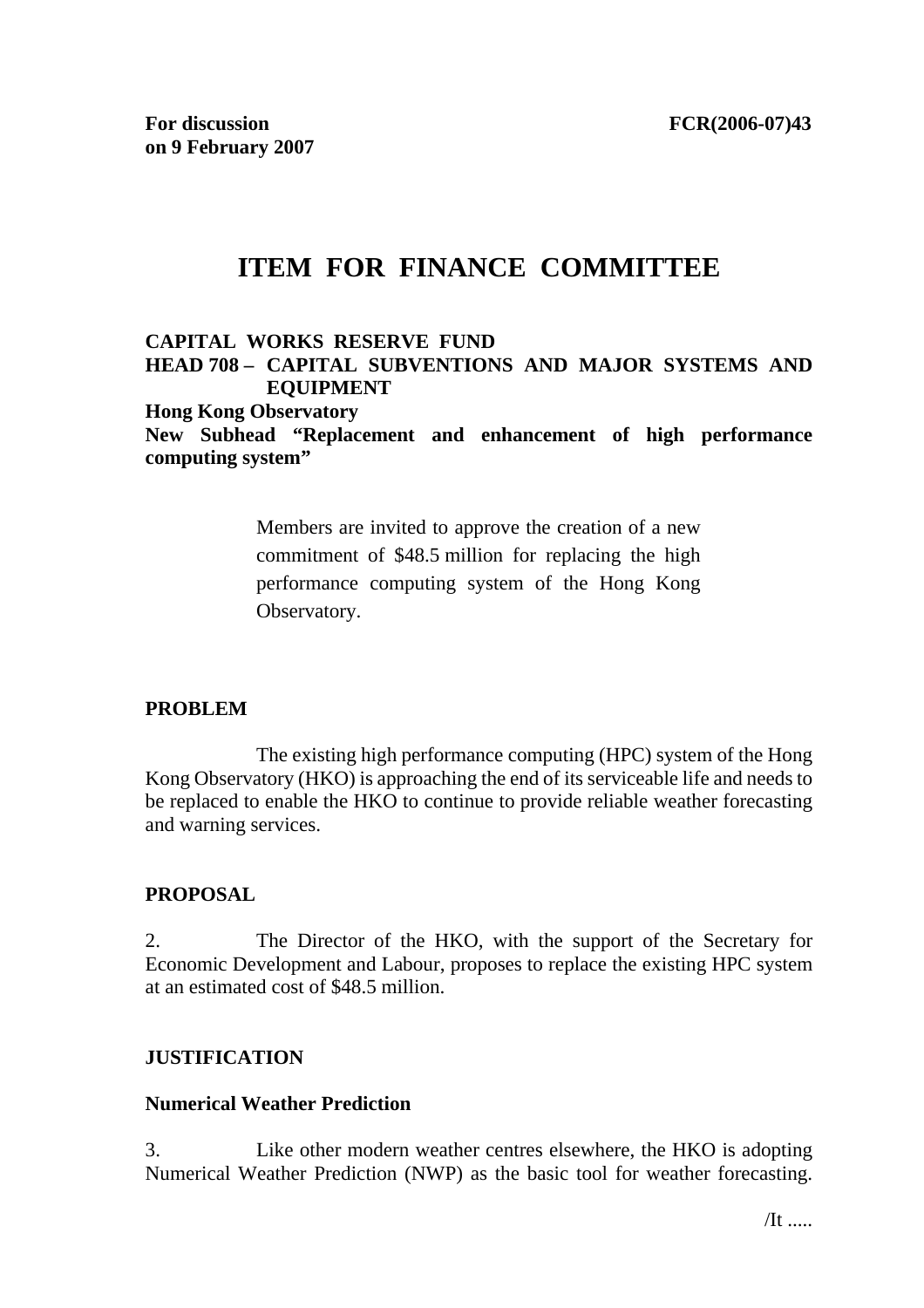It is a technique of simulating the evolution of the atmosphere on HPC systems. Such simulation requires very intensive computing resources to solve the complex mathematical equations involved. In the past few years, NWP technology has been advancing rapidly and helped improve the accuracy of weather forecasting.

### **Limitation of the Existing HPC System**

4. The normal serviceable life of HPC systems is five years. The existing HPC system of the HKO was installed in 1999. It has a peak performance of  $0.02$  TeraFLOPS<sup>1</sup>, which is very low as compared with that of some other meteorological centres<sup>2</sup>. With limited processing power, the existing system can only be configured to support running NWP models at two horizontal resolutions of a coarser 60-km version over a larger domain and a finer 20-km version over a smaller domain.

5. The existing HPC system is relatively outdated compared to current HPC technology. NWP model outputs generated from the existing system lack the quality of resolution required to adequately capture spatial differences and differentiate the detailed topography of Hong Kong. This limits the HKO's ability in providing forecasts on regional weather condition and short-lived weather phenomena with dimensions of a few kilometers (such as rainstorms). Moreover, the existing system only allows NWP models to be run optimally at three-hourly intervals. This updating frequency is not adequate to deal with fast developing weather situations. As a whole, the existing system constrains the HKO from providing more timely and detailed weather forecasts and warnings, particularly at times of inclement weather.

#### **Proposed System**

6. With the latest advances in computing technology, new NWP models have been developed in the past few years to offer the following benefits –

- (a) a suite of refined models with enhanced horizontal resolutions to resolve spatial differences;
- (b) more frequent model runs to capture rapid changes of inclement weather; and

 $/(c)$  .....

 <sup>1</sup> TeraFLOPS is a common metric used for measuring the performance of computing systems. 1 TeraFLOPS means performing 1 million million floating point operations per second.

<sup>2</sup> Examples are the Guangdong Meteorological Bureau (1.1 TeraFLOPS), Beijing Meteorological Bureau (planned acquisition of a system of around 6 TeraFLOPS in 2007), Korea Meteorological Administration (18.5 TeraFLOPS) and China Meteorological Administration (21.6 TeraFLOPS).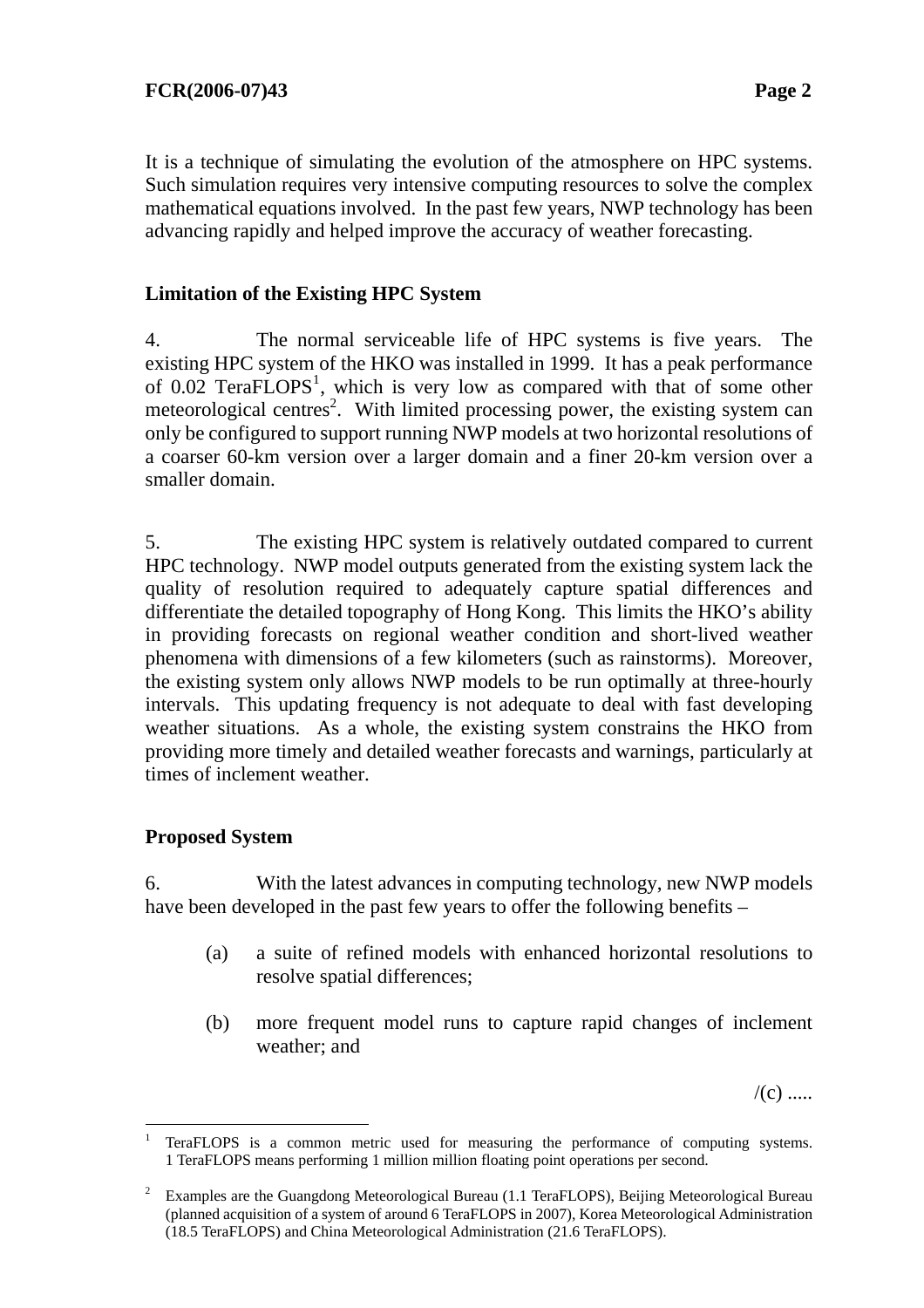(c) more advanced data analysis techniques to provide meteorological information of a better quality.

7. With a view to taking advantage of latest technological advances to provide more timely and detailed weather forecasts and warnings, the HKO commissioned an HPC technical study in 2006. Taking into account the operational requirements applicable to Hong Kong in terms of model resolution, updating frequency and dimensions of forecast domain, the consultant recommended replacing the existing system by an enhanced system with a peak performance of 3-5 TeraFLOPs, configured to run a suite of high resolution NWP models with horizontal resolutions ranging from 2 km to 20 km. On the basis of the findings of the HPC technical study, and to allow room to support future development, we propose to replace the HKO's existing HPC system by an enhanced one with a peak performance of around 5 TeraFLOPS.

8. With the proposed replacement system, the HKO's capacity in applying the latest NWP technology will be strengthened and its forecasters will have more timely and detailed objective guidance for formulating weather forecasts and time-critical warnings of inclement weather. Specifically, the HKO would be better equipped to simulate and issue warnings of short-lived and localised weather phenomena (such as rainstorms), and provide more refined forecasts to facilitate weather-sensitive aviation and maritime operations as well as planning of outdoor sport activities and public functions. Moreover, the higher processing power of the proposed HPC system would provide room for meeting possible future needs, such as research on wind distribution. Such enhanced capabilities would enable the HKO to provide members of the public with more detailed and timely weather forecasts and warnings as well as value-added weather information services for enhancing public safety and better protection of property.

# **FINANCIAL IMPLICATIONS**

#### **Non-recurrent Cost**

9. Based on the latest market information as provided by the consultant and the Architectural Services Department, the estimated non-recurrent cost of the project is \$48.5 million, with the following breakdown –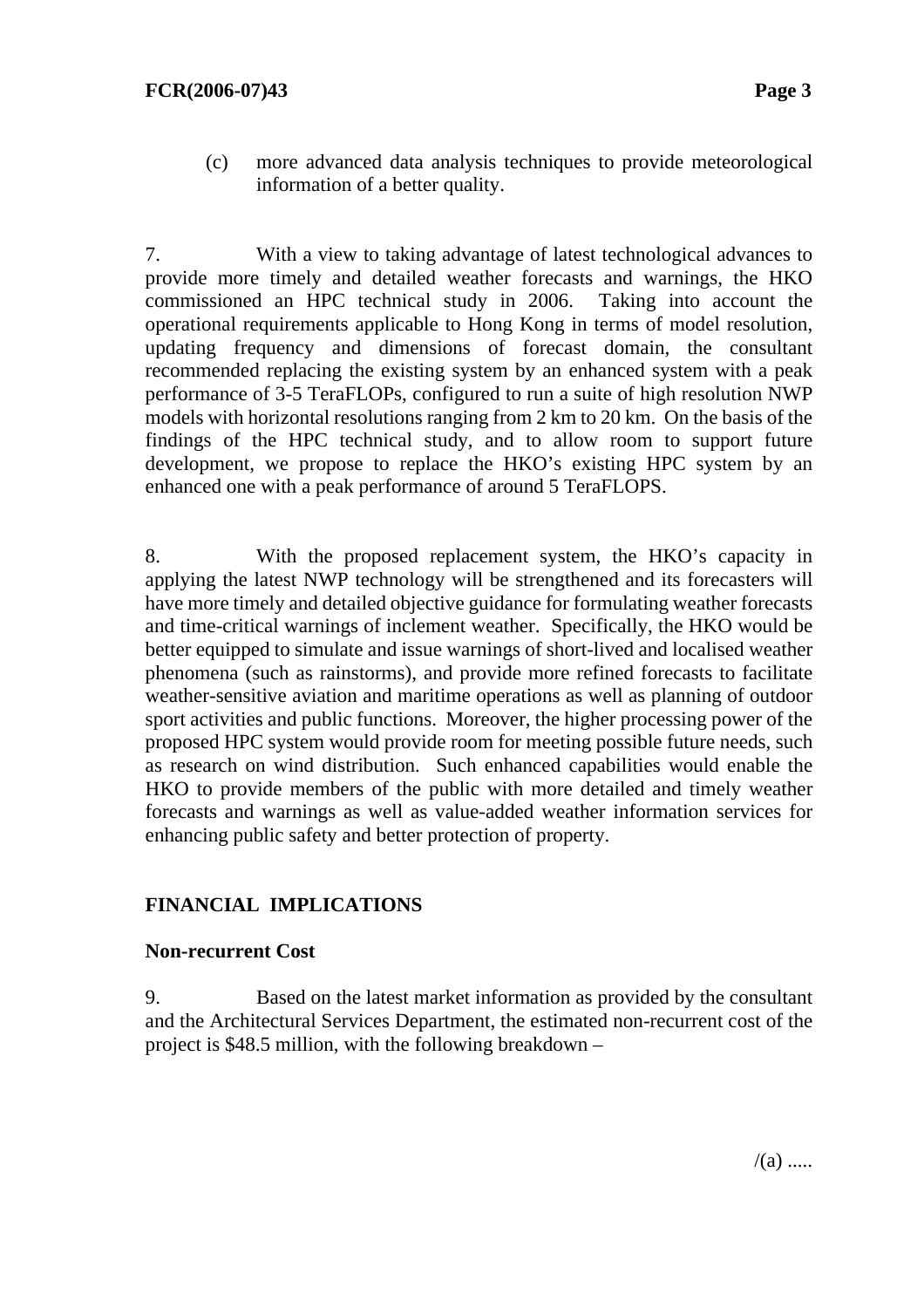|     |                                                        |              | \$ million |
|-----|--------------------------------------------------------|--------------|------------|
| (a) | HPC hardware and software                              |              | 35.00      |
| (b) | Upgrading of power capacity at the HKO<br>Headquarters |              | 4.42       |
| (c) | Site design and preparation                            |              | 3.08       |
| (d) | Contract staff and professional services               |              | 2.00       |
|     |                                                        | Sub-total    | 44.50      |
| (e) | Contingency                                            |              | 4.00       |
|     |                                                        | <b>Total</b> | 48.50      |
|     |                                                        |              |            |

10. On paragraph 9(a), the estimate of \$35 million is for the acquisition of hardware, software and associated peripherals of the proposed system, and expenses in relation to system delivery, installation, testing and training.

11. On paragraph 9(b), the estimate of \$4.42 million is for the provision of adequate power supply for the operation of the proposed system, which involves construction of a new transformer room and an emergency generator room, and installation of a new transformer, an additional emergency generator and high voltage panels.

12. On paragraph 9(c), the estimate of \$3.08 million is for the preparation of a computer room with the necessary support utilities, including cooling systems and uninterruptible power supply.

13. On paragraph 9(d), the estimate of \$2 million is for the employment of two contract information technology staff for a period of 12 months to assist in project implementation, and for the professional services of an HPC specialist to fine-tune and optimise the performance of NWP models on the proposed system.

14. On paragraph 9(e), the estimate of \$4 million represents an approximately 9% contingency on the cost items set out in paragraphs 9(a)-(d).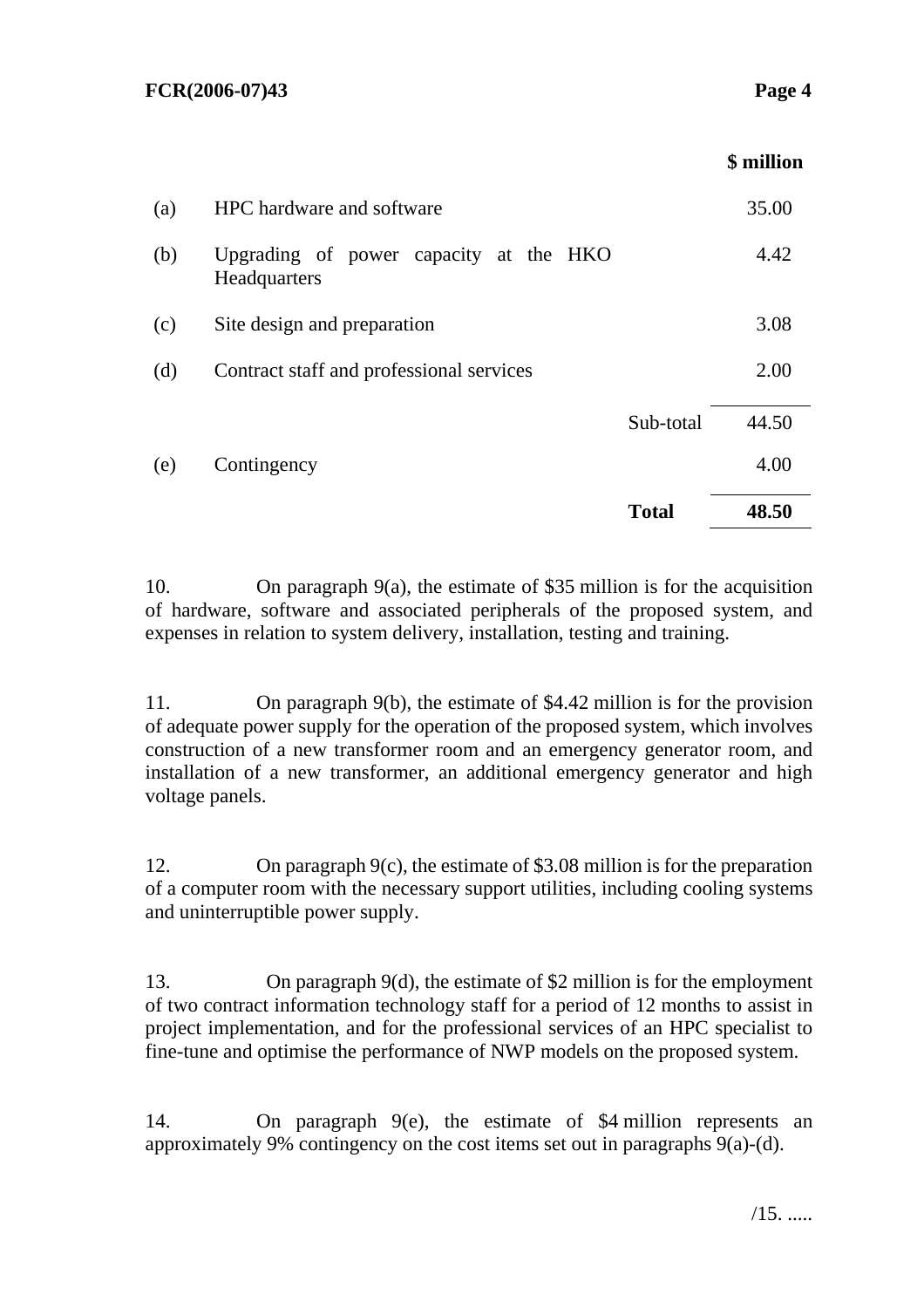| Financial Year | \$ million   |       |
|----------------|--------------|-------|
| 2007-08        |              | 8.00  |
| 2008-09        |              | 39.00 |
| 2009-10        |              | 1.50  |
|                | <b>Total</b> | 48.50 |

#### **Recurrent Cost**

16. The additional recurrent expenditure arising from the project is estimated to be \$4.03 million per annum from 2009-10 onwards. A breakdown is provided below –

|     |                                   | 2008-09<br>\$ million | 2009-10 and<br>onwards<br>\$ million |
|-----|-----------------------------------|-----------------------|--------------------------------------|
| (a) | Light and power                   | 0.55                  | 0.94                                 |
| (b) | Specialist supplies and equipment | 0.05                  | 0.12                                 |
| (c) | Repair and maintenance            |                       | 3.75                                 |
|     |                                   | 0.60                  | 4.81                                 |
| (d) | Less: Annual savings              |                       | (0.78)                               |
|     | <b>Total</b>                      | 0.60                  | 4.03                                 |

17. On paragraph 16(a), the estimate of \$0.94 million is for the electricity charges of the proposed system and other support utilities, including cooling systems and uninterruptible power supply.

18. On paragraph 16(b), the estimate of \$0.12 million is for the purchase of tape cartridges for archival of model-generated data.

19. On paragraph 16(c), the estimate of \$3.75 million is for the maintenance of the proposed system and other support utilities, including cooling systems and uninterruptible power supply.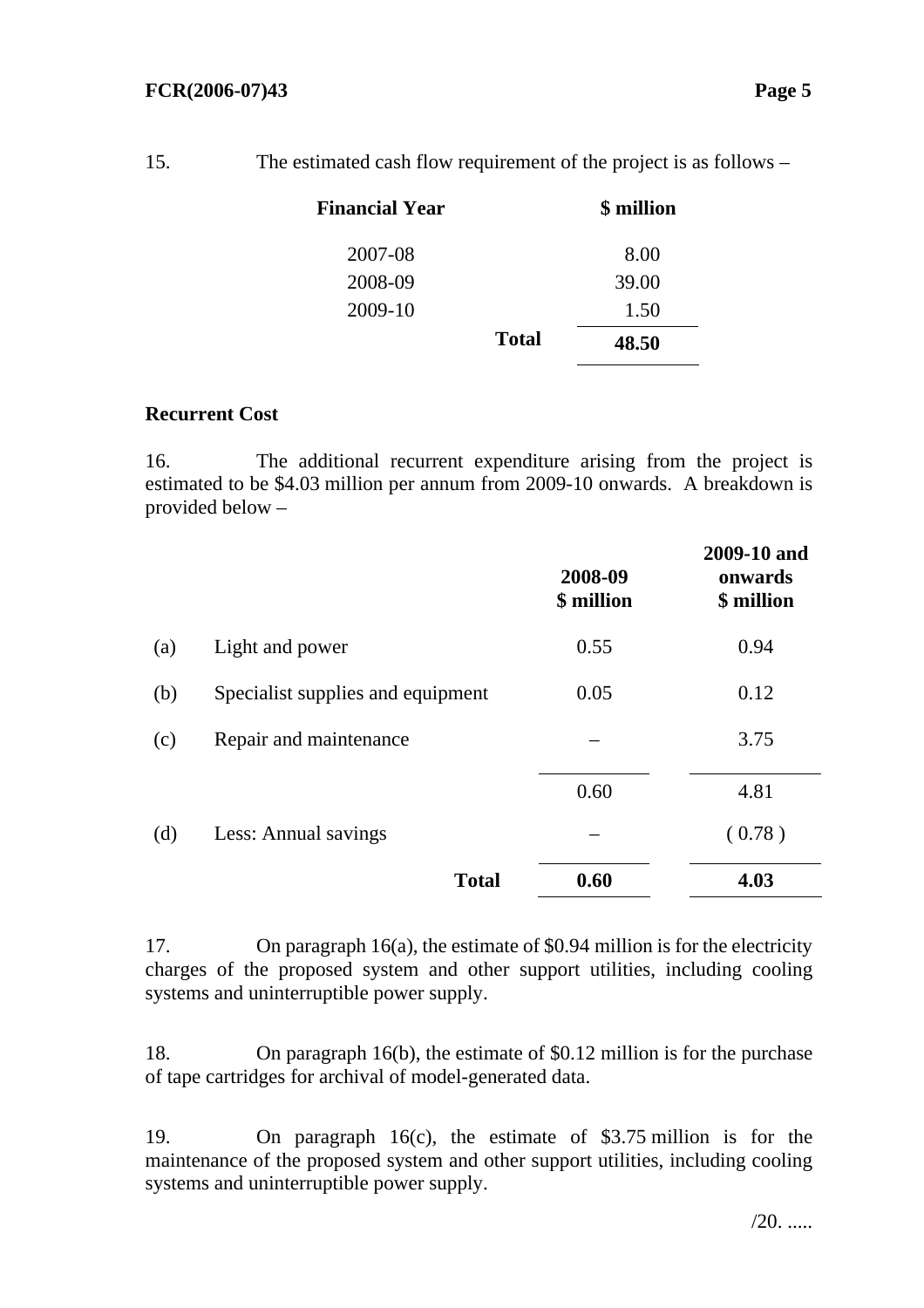20. On paragraph 16(d), the savings of \$0.78 million represent the recurrent costs of the existing system which will be ploughed back to cover part of the recurrent costs of the proposed system.

21. The Economic Development and Labour Bureau and the HKO will absorb from within their existing resources the additional recurrent expenditure arising from the project. As staff efforts currently engaged in supporting the existing system will be redeployed to operate the proposed replacement system, there will be no additional recurrent staff cost incurred for the proposed system.

## **IMPLEMENTATION PLAN**

22. We plan to implement the project according to the following schedule –

|     | <b>Activity</b>                                                                                                                                                                                                                                                                                                                                           | <b>Target completion date</b> |
|-----|-----------------------------------------------------------------------------------------------------------------------------------------------------------------------------------------------------------------------------------------------------------------------------------------------------------------------------------------------------------|-------------------------------|
| (a) | System design, request for information from<br>vendors, tender preparation and invitation                                                                                                                                                                                                                                                                 | August 2007                   |
| (b) | Tender assessment and award of contract                                                                                                                                                                                                                                                                                                                   | February 2008                 |
| (c) | Site preparation and upgrading of power<br>capacity at the HKO Headquarters (involving<br>construction of a new transformer room and an<br>emergency generator room; installation of a<br>new transformer, an additional emergency<br>generator and high voltage panels; preparation<br>of a computer room with the necessary support<br>utilities, etc.) | February 2008                 |
| (d) | System delivery, installation and acceptance<br>test                                                                                                                                                                                                                                                                                                      | <b>July 2008</b>              |
| (e) | Fine-tuning and trial runs of NWP models                                                                                                                                                                                                                                                                                                                  | May 2009                      |
| (f) | System commissioning                                                                                                                                                                                                                                                                                                                                      | May 2009                      |

23. The existing HPC system will be of little resale value and very few components can be recycled. Disposal of some of the components, such as computer boards and monitors, may be of environmental concern. Relevant requirements and procedures will be followed in the disposal of these components. Other components will be disposed of in the normal manner.